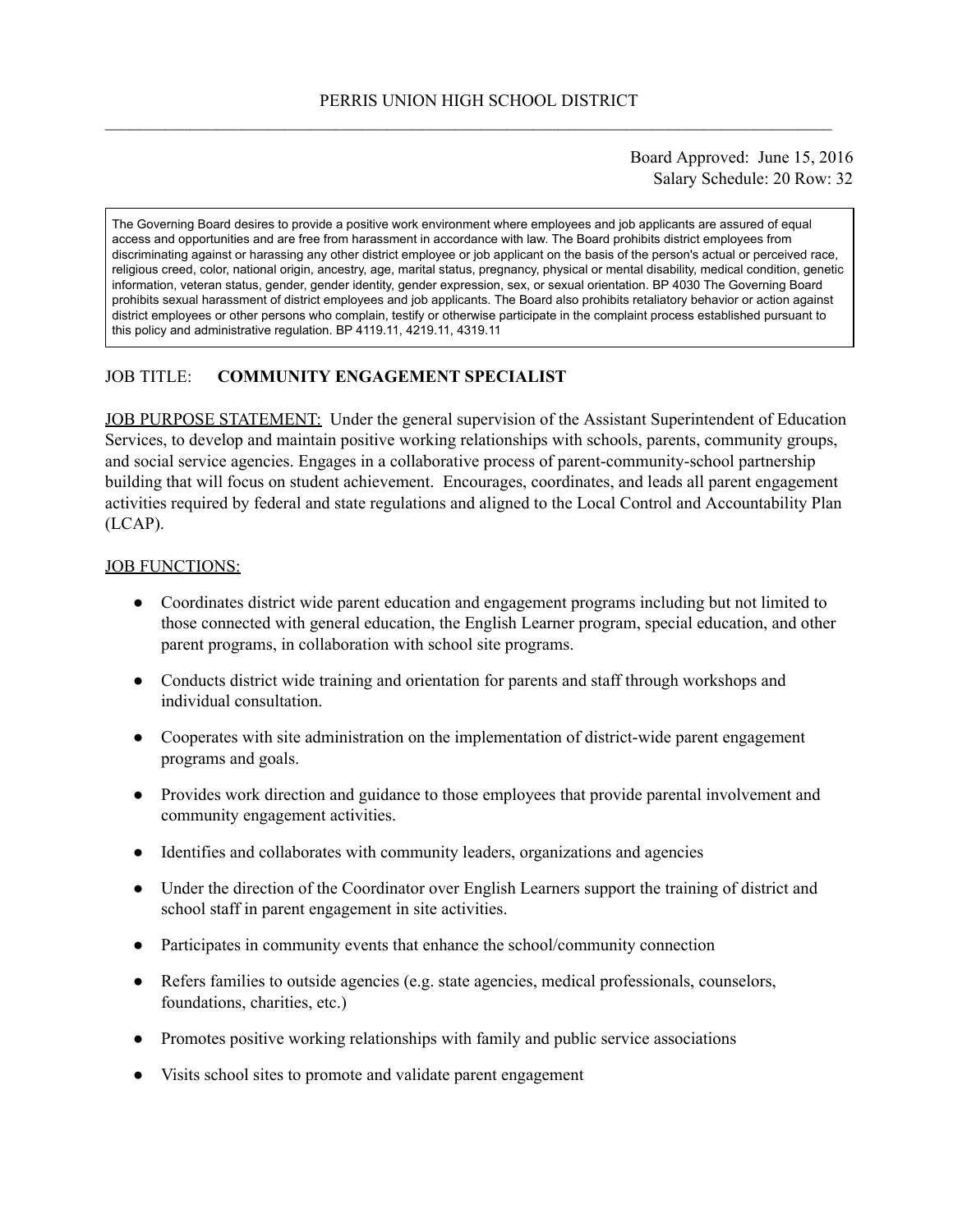# JOB TITLE: **COMMUNITY ENGAGEMENT SPECIALIST** Page 2

#### JOB FUNCTIONS CONTINUED:

- Understands the role at school sites and provides guidance and resources to ensure parent engagement and partnership-building in support of the District's educational focus
- Collaborates and coordinates with local community college and/or other post-secondary organizations offering opportunities for Adult Education.
- Prepares written materials (e.g. notes, memos, letters, newsletters, handouts, flyers, contact records, etc.) for distribution to staff and families on behalf of the District
- Uses Spanish and English clearly and distinctly to communicate to stakeholders
- Maintains manual and electronic documents, files, and records of activities, volunteers, etc
- Engages regularly in public speaking, including group and community presentations or activities
- Support the implementation of LCAP goals.
- Sets priorities, meets deadlines, evaluates outcomes and adjusts activities to get results.
- Compiles district wide student/family information for a variety of uses (e.g. state reporting, outside agency use, etc.)
- Navigates and utilizes current technology and engages in consistent, transparent, innovative and two-way communication through, but not limited to, social media and websites
- Establishes and maintains cooperative relationships with management, other employees and persons contacted through the course of work
- Attends county parent workshops, conferences, meetings and in house District trainings as required
- Performs related duties as assigned

#### Ability to:

- Independently perform all duties of the position efficiently and effectively
- Coordinate, advise, and plan, parent education programs
- Plan, organize, and prioritize work in order to meet schedules and timelines.
- Conduct orientation and trainings to small and large groups
- Coordinate and organize multiple projects
- Act as a resource to a variety of District and site staff, parents, students and community agencies